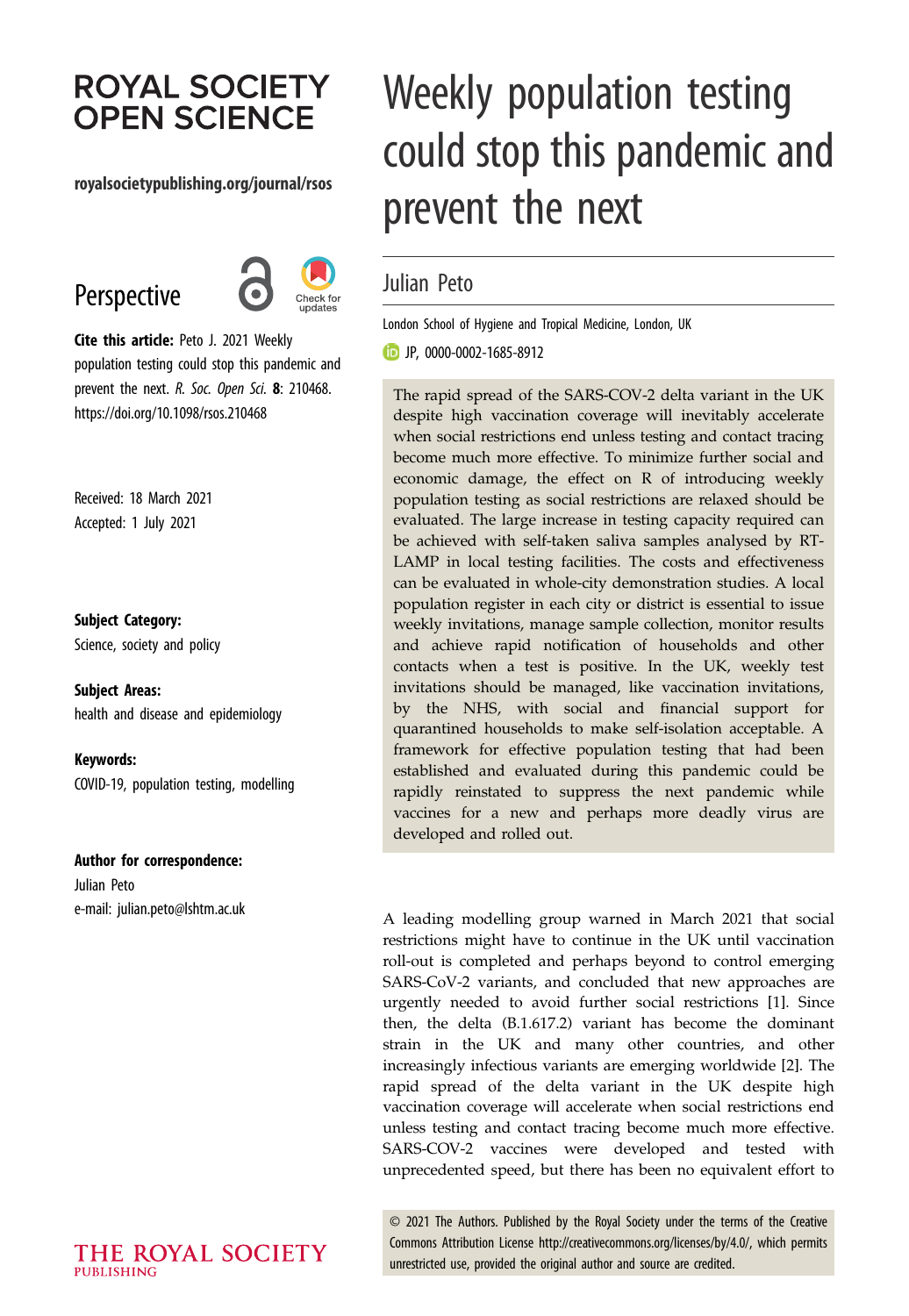establish and evaluate regular testing of the whole population except in Slovakia, where increasing prevalence was transiently reversed by two rounds of weekly national testing with curfew for anyone without a negative test [[3](#page-2-0)]. Prevalence fell by 58% within a week, and a simulation calibrated to the Slovakian data confirmed the crucial role of quarantine for household members of those testing positive [\[3\]](#page-2-0). These observations support the suggestion that a month or two of weekly testing with high coverage and household quarantine might be an effective and much less economically damaging alternative to maintaining social restrictions to control the sharp recent increase in prevalence due to the delta variant as vaccination is rolled out [\[4\]](#page-2-0). Moreover, if SARS-CoV-2 can be controlled by weekly testing, the next pandemic, which may be caused by a much more deadly new virus, could probably also be suppressed while a vaccine is being developed and distributed. Establishing the local framework for population testing in a few cities and evaluating its impact on R during this pandemic should be prioritized for that reason alone. The system could be rapidly reinstated, together with testing for international passengers, at an early stage of a future pandemic before more infectious variants have evolved.

The British government accepted the case for regular population testing and announced Operation Moonshot in September 2020 but walk-in test centres achieved inadequate coverage, and when mass vaccination began the original aim of testing the whole population weekly was abandoned. Contact tracing by NHS Test and Trace (a misleadingly named organization staffed mainly by contractors and consultants with a budget of £37 billion) was contributing an estimated reduction in R of only 2–5% in October 2020 [\[5\]](#page-2-0), and according to the UK Public Accounts Committee, there is still no clear evidence of its overall effectiveness [\[6\]](#page-2-0). In striking contrast, vaccination is being rolled out and evaluated with exemplary efficiency by the NHS by issuing personal invitations linked through local NHS patient records to attendance and subsequent hospital admissions and deaths. Demonstration studies in a few cities with financial and social support for quarantined households are needed for proper evaluation of the potential impact of mass testing. Integrated management of this experiment requires a local population register of names and contact details to issue weekly invitations, record test results and ensure that the majority of households and other contacts are notified rapidly when a case is detected [[4](#page-2-0)]. In the UK these studies should be conducted by local NHS and public health authorities, comparing hospital admissions and deaths in the diminishing cohort who choose not to be tested and the regularly tested majority stratified by vaccination status. Few infectious cases would be missed by sensitive weekly testing so transmission chains within the regularly tested cohort would probably be stopped. Whether prevalence in the tested cohort would fall despite transmissions from the continuing epidemic in the untested minority and from international travellers can be established only by observing the effect as vaccination is rolled out and social distancing measures are relaxed. Requiring evidence of a recent negative test in some occupations and for access to public venues would both encourage compliance with testing and protect the regularly tested majority from those who choose not to be tested.

Weekly testing with good uptake and compliance with quarantine might increase the effectiveness of testing and tracing in the UK by an order of magnitude. Daily testing capacity is still only about 800 000 [\[6\]](#page-2-0), less than 10% of the 10 million tests per day needed for weekly testing of the whole UK population. That increase in capacity could be achieved rapidly and economically by setting up local facilities in each city for RT-LAMP testing [[4](#page-2-0)]. RT-LAMP on self-taken saliva samples can be almost as sensitive and specific as PCR on nasal or throat swabs [[7,8\]](#page-2-0) and does not require expensive equipment or highly trained staff. If sample tubes are bar-coded and delivered rapidly to a local test centre, results could be entered on NHS patient records within a few hours of sample collection. Lateral flow tests are useful for on-the-spot testing to identify the most infectious people but have several disadvantages for systematic population testing. Only 40% of infections detectable by PCR were detected by selfadministered lateral flow tests in the mass testing pilot study in Liverpool [\[6\]](#page-2-0), nasal swabs are more difficult to take than saliva samples, and incomplete self-reporting of results precludes rapid tracing of many contacts. Direct entry of all RT-LAMP test results to a local population register would ensure rapid access to households and other contacts when an infection is detected.

Sustained weekly testing in a whole city or district has never been tried despite support by experienced epidemiologists, statisticians, laboratory scientists and public health experts [[4,9\]](#page-2-0). In the UK, the main obstacles to this experiment are the government's reluctance to transfer control and funding from NHS Test and Trace to local NHS and public health experts, the influential modellers who dismissed the idea of weekly population testing with effective household quarantine without having modelled it [[10\]](#page-2-0), and anti-testing campaigners who confuse the aims and ethics of population testing to stop an epidemic with population screening to detect and treat non-infectious diseases [[11](#page-2-0)].